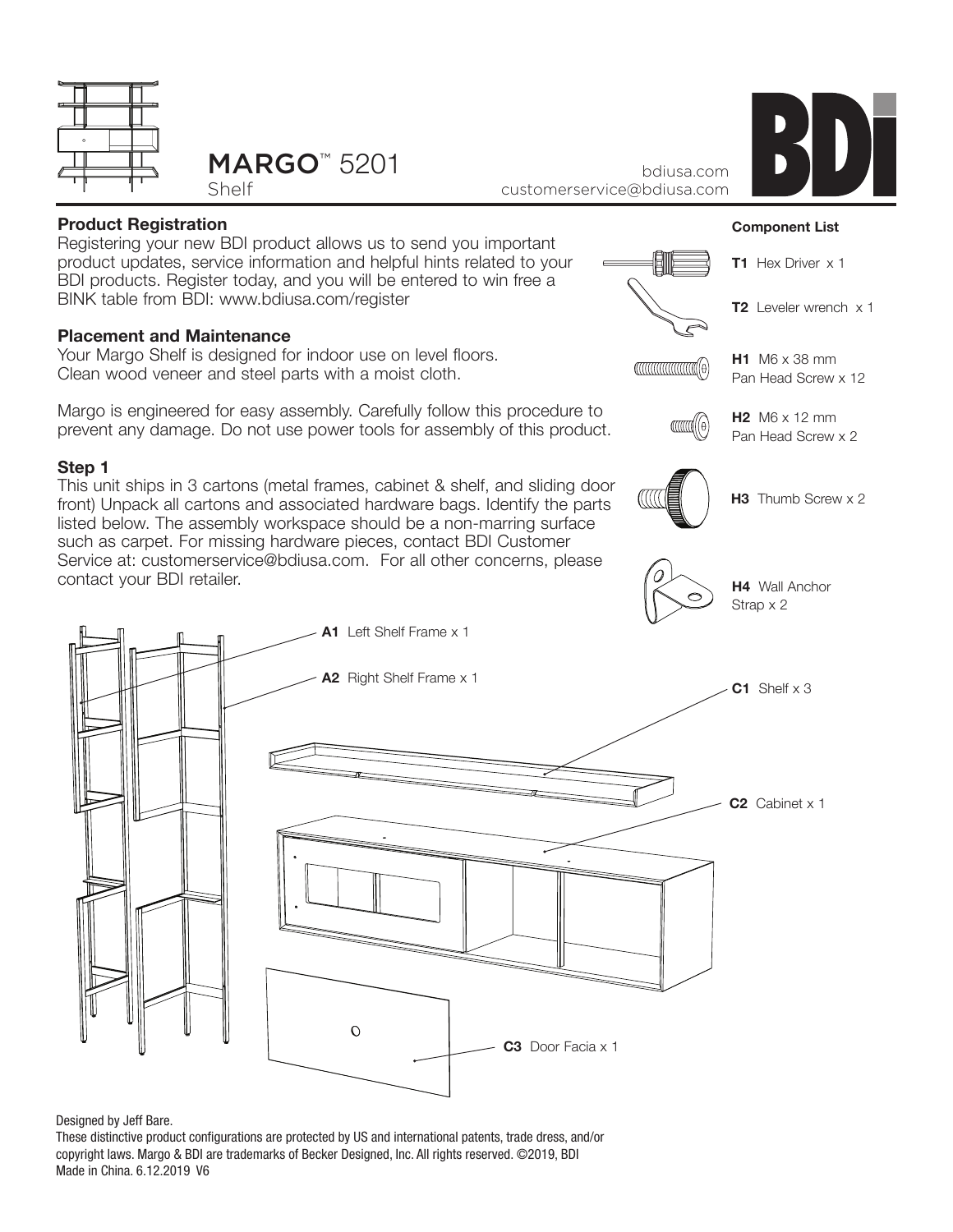**Step 2 -** Place the **cabinet C2** on the floor with the sliding door track towards the top front edge. Slide the **door frame** towards the middle. Orient the **door facia C3** as shown with the **threaded holes behind the left side**. Position the **door facia C3** into the door frame and shift it to the right while holding the left edge of the door frame to prevent it from sliding. Secure the left side of the door fascia to the door frame with **2 thumb screws H3** going into the holes on the back of the **door frame** and screwing them into the threaded holes on the back of the **door facia C3**.



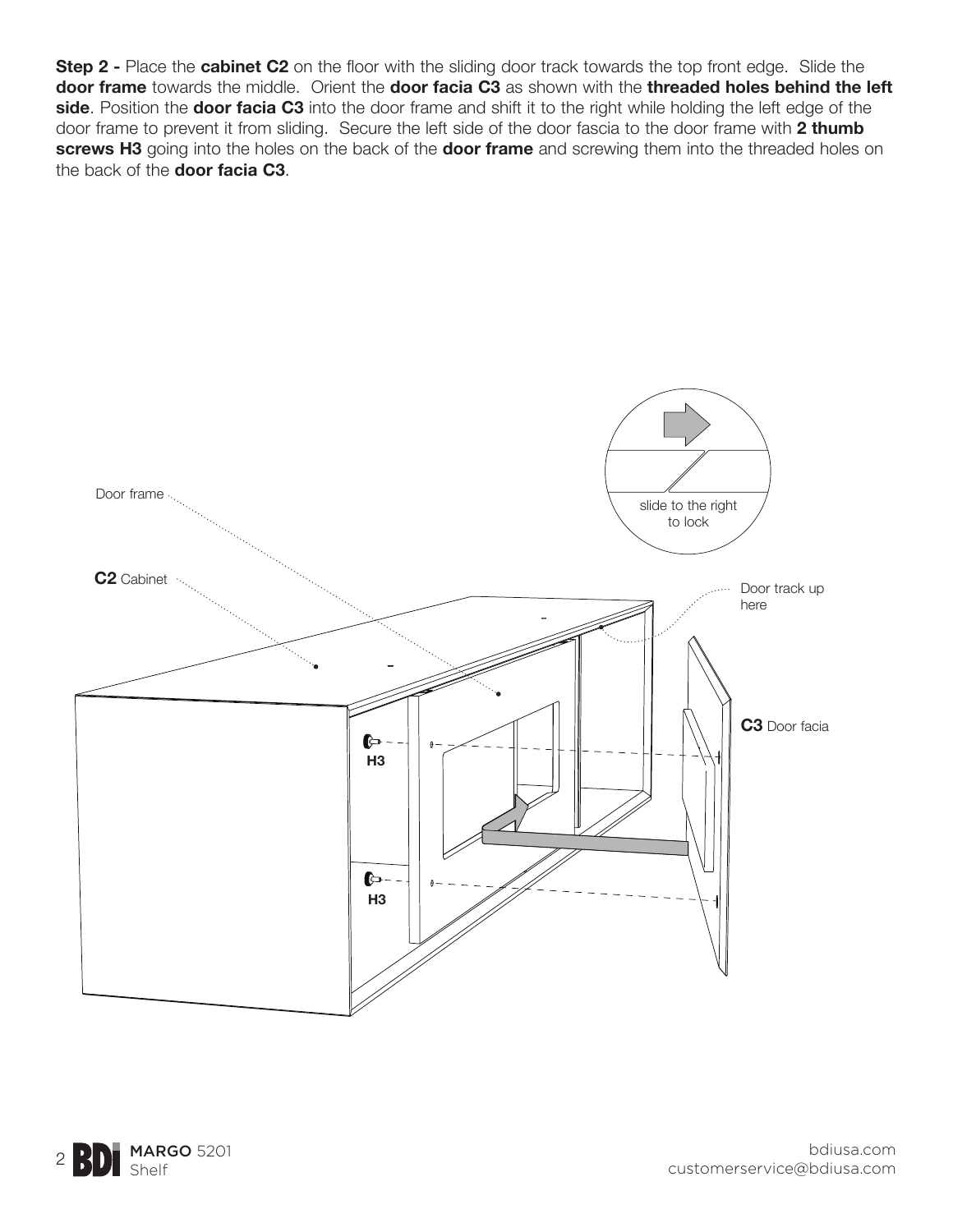**Step 3 -** Making sure the levelers are facing down, place **the left and right shelf frames** at least 2' off the wall (to allow space to tighten screws behind the frames) and exactly **30.5" (780mm)** apart from each other as shown. Use the **cardboard template** provided.



**Step 4 -** With help from another person carefully tilt the front edge of a **shelf C1** downward 45 degrees and slide it into the lower square opening of the shelf frame as shown until it is centered. Align the notch with the front vertical bars of the frames. Rotate the shelf down until it is flat. **Repeat this step for the 2 upper shelves.**



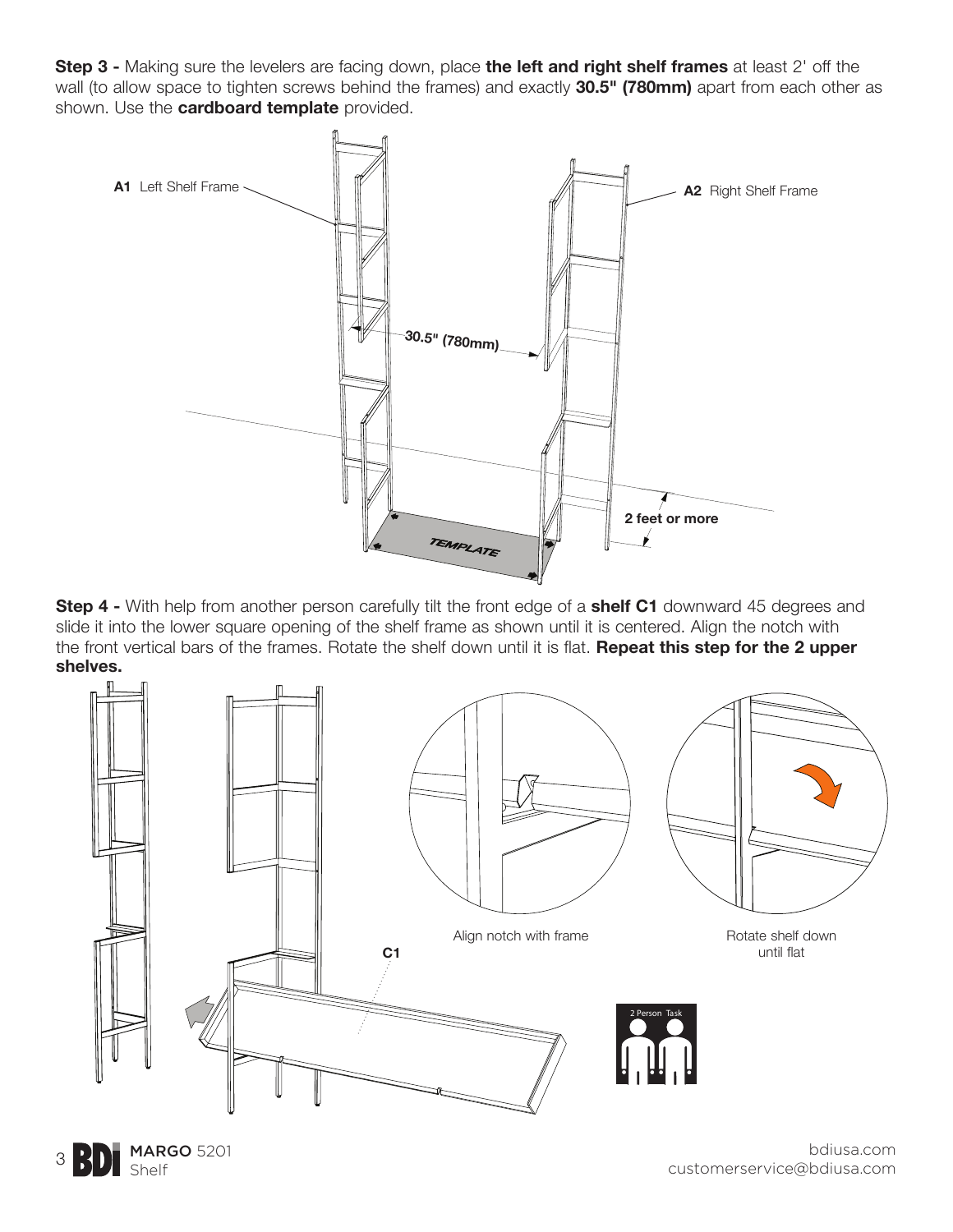**Step 5 -** Make sure the cabinet is oriented right side up with door track on top. With help from another person, carefully slide the cabinet into the opening in the frame and center it so that the 2 holes on top of the cabinet are directly under the frames. Slide the cabinet all the way back and attach to the frame as shown using **4 pan head screws H1** and **hex driver T1. DO NOT tighten the screws fully yet.**



**Step 6 -** Attach the backs of the 3 shelves and cabinet to the metal frames as shown using **8 pan head screws H1** and **hex driver T1**. **Tighten all screws fully now.** 



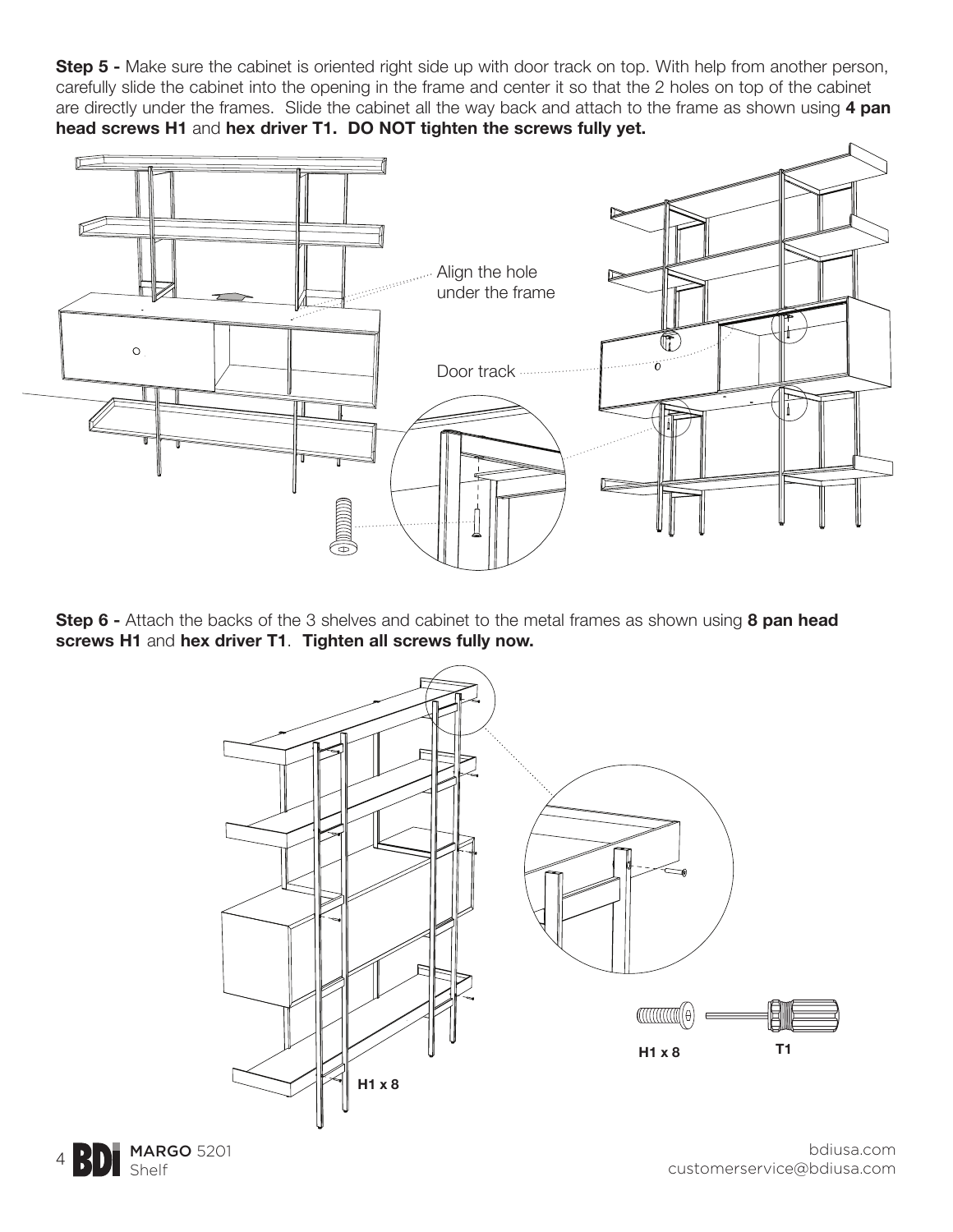**Step 7 -** With help from another person, move your Margo shelf next to the wall. Check to make sure your Margo shelf is parallel to the wall. If it is leaning forward use **leveler wrench T2** to turn the levelers under the front legs in the direction indicated below until the unit is level.

**Adjust sliding door if needed -** If your sliding door is not hanging evenly, or rubs at the top or bottom, it can be adjusted up or down by turning one (or both) **adjustment wheels** inside the cup (located behind each upper corner of the door). To move the door frame **up** turn the wheel towards the **left**. To move the door frame **down**, turn the wheel towards the **right**. Lifting the door frame up with your other hand allows the adjustment wheel to turn more freely.



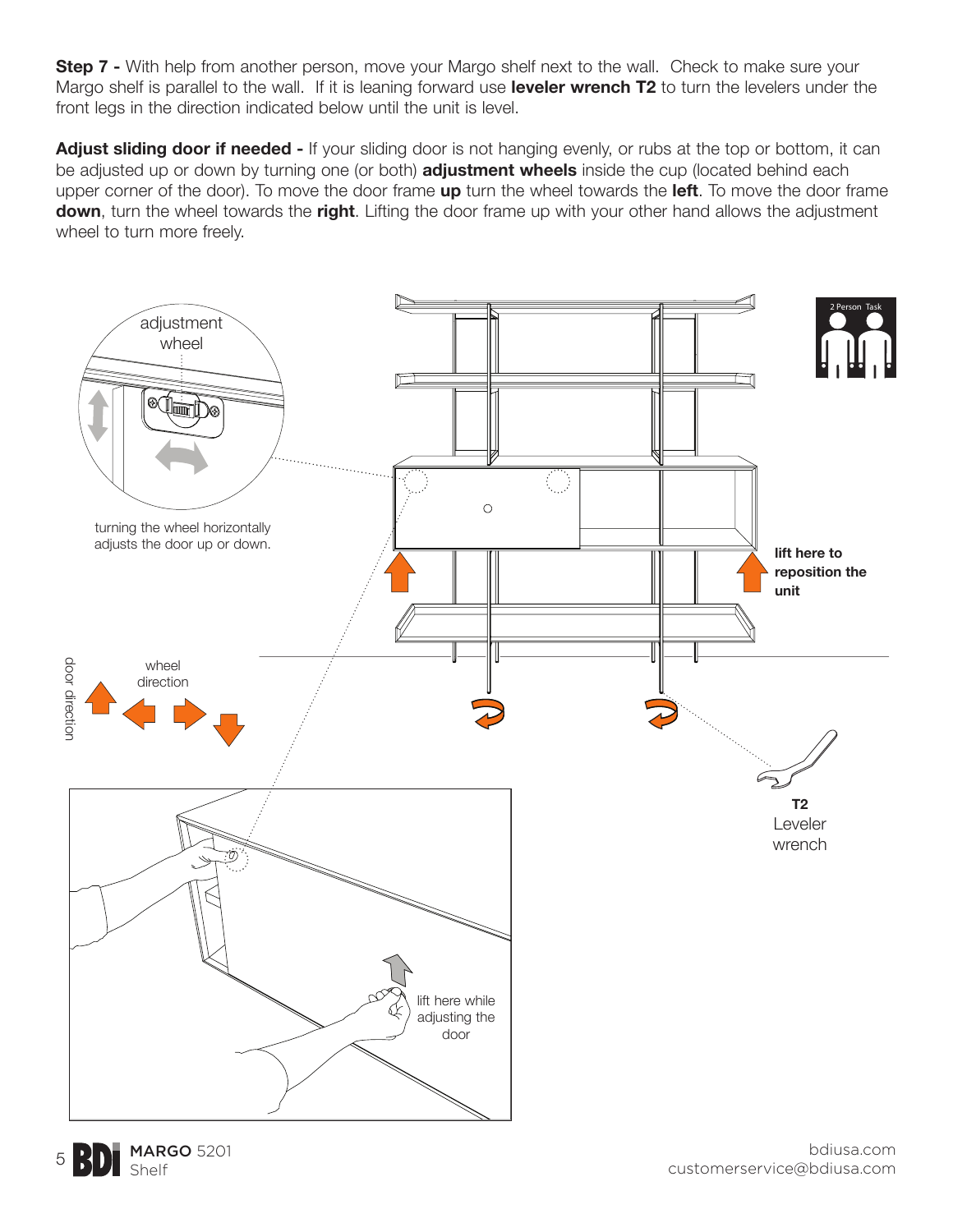**Step 9 -** Secure your Margo Shelf to the wall using the supplied **wall anchor strap H4**. Attach the straps to the tops of the back frames (either one) with **pan head screws H2** and **hex driver T1**. Secure the other end of the strap to the wall using an appropriate third party insert and screw made for your wall material.